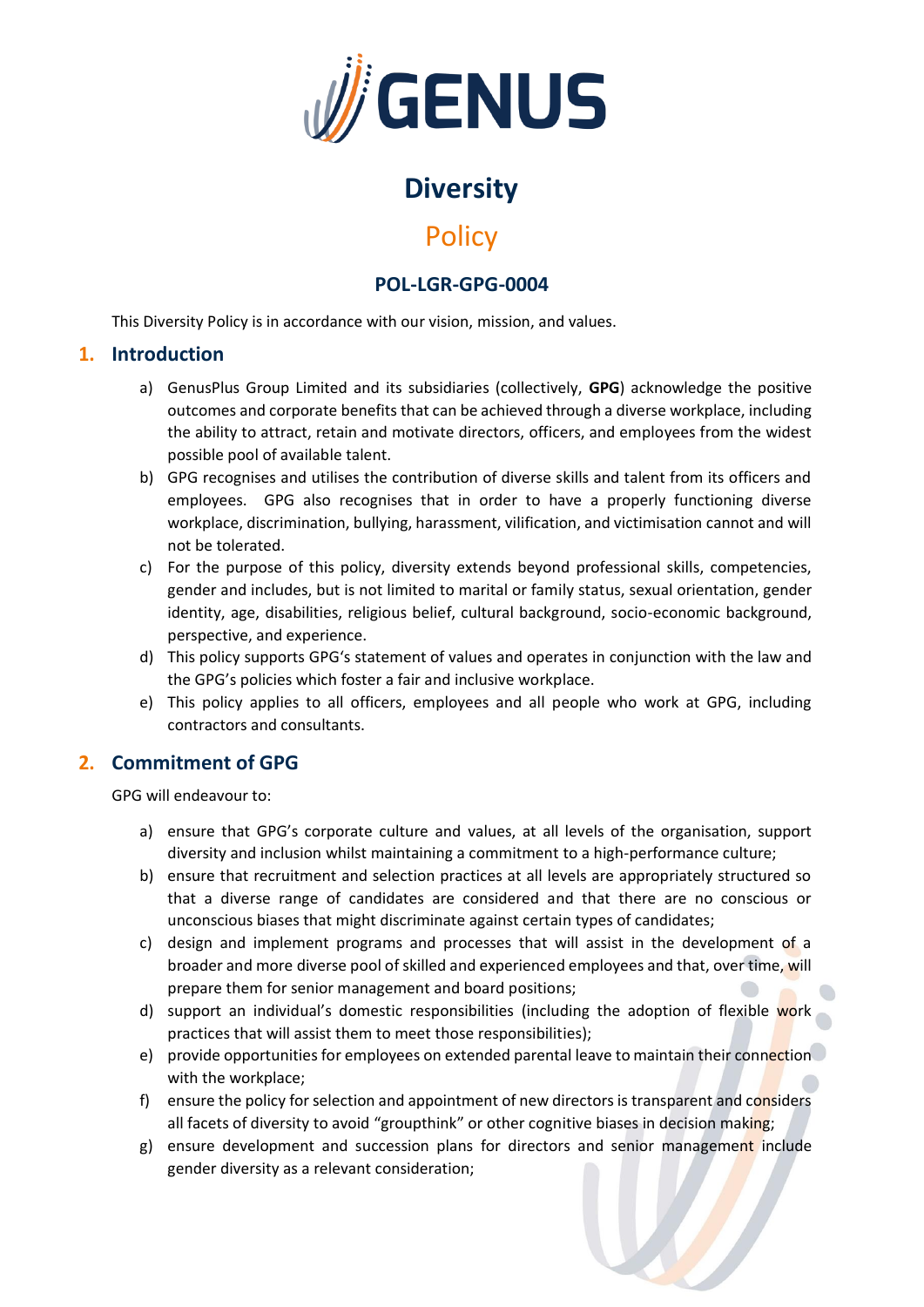

- h) monitor and measure the achievement of all diversity objectives set by the Board;
- i) consider whether key performance indicators for senior management might be an appropriate way of furthering gender diversity objectives; and
- j) ensure the Board sets and reviews measurable objectives in relation to gender diversity in the composition of its Board, senior management and workforce generally (**Objectives**) on an annual basis to identify ways in which the achievement of gender diversity at GPG is measured, and in relation to other aspects of this diversity policy.

#### **3. Responsibilities**

- a) The Board has formally adopted this policy, reflecting a commitment by the Board for accountability across GPG to achieve its diversity goals.
- b) The Board has responsibility for this policy, including its regular review and the monitoring of its effectiveness.
- c) The Board has responsibility to:
	- I. annually set and review the Objectives and, where appropriate, other aspects of diversity including in respect of women in leadership, age diversity and cultural diversity;
	- II. assess annually GPG's progress in achieving the Objectives; and
	- III. disclose:
		- A. the Diversity Policy under the "Corporate Governance" section of GPG's website (www.genusplusgroup.com.au);
		- B. the Objectives and GPG's progress in achieving the Objectives in GPG's annual report; and
		- C. the respective proportions of men and women on the Board, in senior executive positions and across the whole organisation (including how the entity has defined "senior executive" for these purposes) for the entity's Gender Equality Indicators, as defined in the *Workplace Gender Equality Act 2012* (Cth).
- e) If GPG undertakes a gender pay equity audit (which must be approved by the Board), the Board will consider the results of any such audit and any disclosure related issues.
- f) The Board will be responsible for approving any key performance indicators for senior management in relation to any of GPG's diversity Objectives.

### **4. Behaviour of GPG's People**

GPG recognises that in order to have an inclusive workplace discrimination, harassment, vilification, and victimisation cannot be tolerated; demonstration of such behaviours may lead to disciplinary action being taken against the employee including dismissal in serious cases.

#### **5. Review and Changes to this Policy**

- a) The Committee will review this policy annually or as often as it considers necessary to check it is operating effectively and consider whether changes are required.
- b) The Board may change this policy from time to time by resolution.